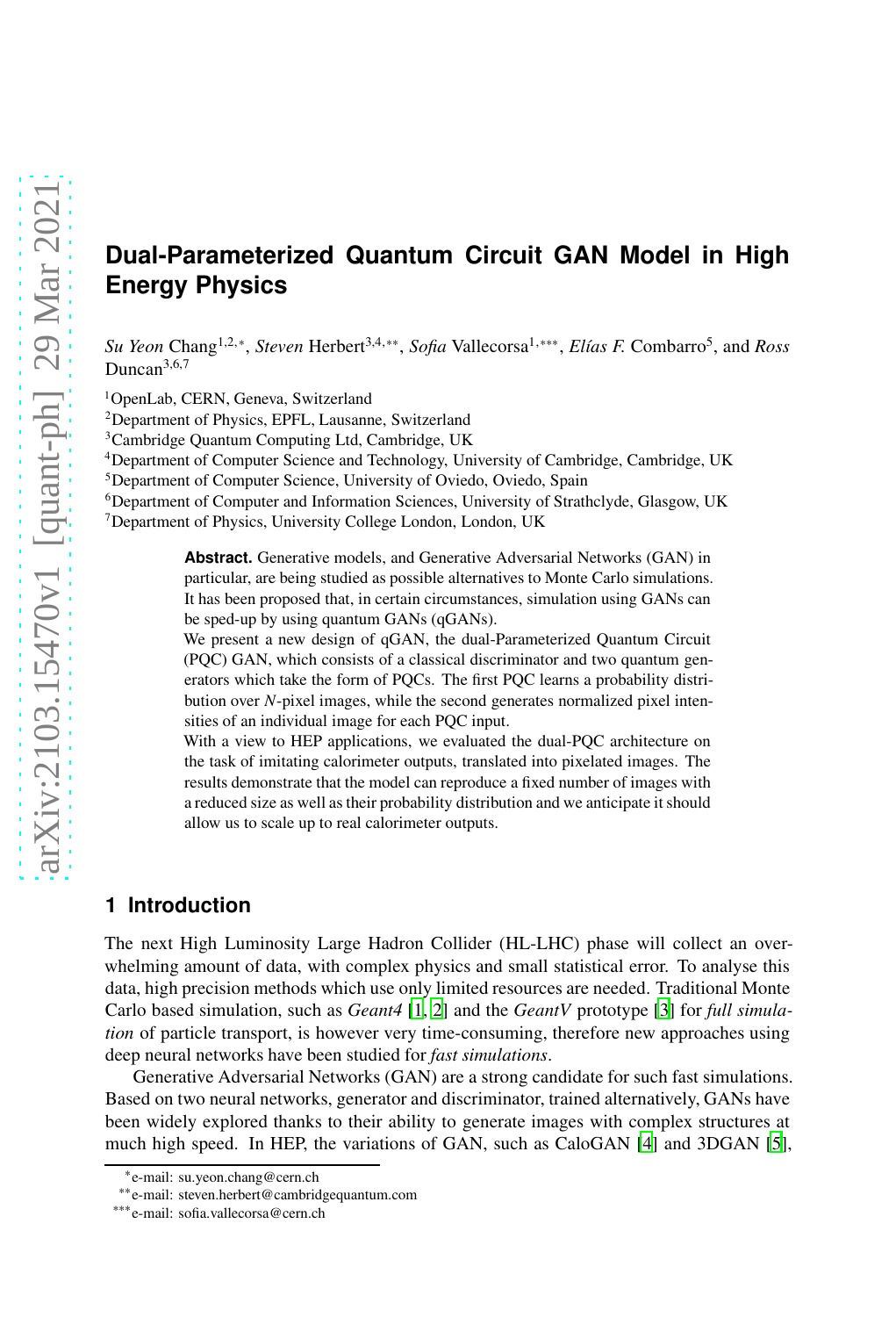have achieved similar performance as full Monte Carlo based simulation, but with reduced time taken.

At the same time, quantum computing has emerged as another important pillar in modern research attracting the attention of many researchers due to its potential to execute certain tasks with an exponentially reduced amount of resources both in time and space compared to classical processors [\[6](#page-9-2)]. It has already shown promising results in various fields, such as optimization [\[7,](#page-9-3) [8\]](#page-9-4) and cryptography [\[9](#page-9-5)].

Advances in both deep learning and quantum computing suggest to merge them to benefit their advantages at once, leading to a new field of study, so-called *Quantum Machine Learning* (QML). Quantum Generative Adversarial Networks, which are the quantum version of GANs, are one of its examples. Several quantum GAN models have been investigated in the last few years, but the scientific community still confronts a need to further explore in order to apply the model to more realistic use-cases.

In this paper, we propose for the first time a *Dual Parameterized Quantum Circuit GAN* model (dual-PQC GAN model) as one of the improvements to overcome the remaining limitations of quantum GANs. This model uses two parametrized quantum circuits, which share the role of a single quantum generator: the first PQC learns the distribution over image samples, while the second PQC determines the amplitude distribution over pixels on a single image. Thanks to this separation, it is possible to exploit the continuous nature of probability distributions over output states in quantum circuits to represent continuous variables.

This paper is organized as follows. Section [2](#page-1-0) summarizes the application of Generative Adversarial Networks in HEP. We then present a short overview of a quantum version of GAN in Section [3.](#page-2-0) In Section [4](#page-2-1) and Section [5,](#page-5-0) the first prototype of a dual-PQC GAN model is proposed, with the results of its simulation. This paper concludes with Section [6,](#page-8-3) which summarizes and gives an outlook of future works.

#### <span id="page-1-0"></span>**2 Applications of GANs in HEP**

GANs, designed by I. Goodfellow et al. in 2014 [\[10\]](#page-9-6), are deep generative models which aim to reproduce new data from a given original training set. They are characterized by two deep neural networks, Generator *G* and Discriminator *D*, which are trained alternatively. During the training, *G* progressively generates data similar to the real one, while *D* increases the probability of assigning the correct labels to both real and fake data. Numerous improvements have been made since the initial proposal and, in particular, GANs have achieved remarkable success in image processing and generation, via variations such as Deep Convolutional GAN (DCGAN) [\[11](#page-9-7)], Auxiliary Classifier GAN (ACGAN) [\[12\]](#page-9-8), Progressive GAN [\[13\]](#page-9-9), etc.

The evolution of GANs has attracted strong interest in the high energy physics domain. In HEP, the detectors can be described as 3D cameras, recording pictures of particle collisions. Calorimeters, in particular, measure the energies deposited by a shower of the particles that traverse them. They generally consist of alternate arrays of active sensor material and passive dense layers to ensure that the incoming (primary) particle will deposit most of its energy inside their volume. These energy depositions can be compared to the monochromatic pixel intensities of a 3D image. Because of their high granularity, the detailed simulation of a calorimeter is particularly time-consuming. As a result, GANs come into the limelight to allow fast simulation of particle showers with high fidelity.

One possible application of GAN in HEP is 3DGAN [\[5,](#page-9-1) [14\]](#page-9-10), which is a 3D extension of GAN, using 3D (de-)convolutional layers to capture the whole 3D energy profile. It simultaneously performs two additional tasks of estimating the incoming particle energy and measuring the total deposited energy to enhance the stability and convergence of networks. Details on 3DGAN architecture and its performance validation are available in [\[5\]](#page-9-1).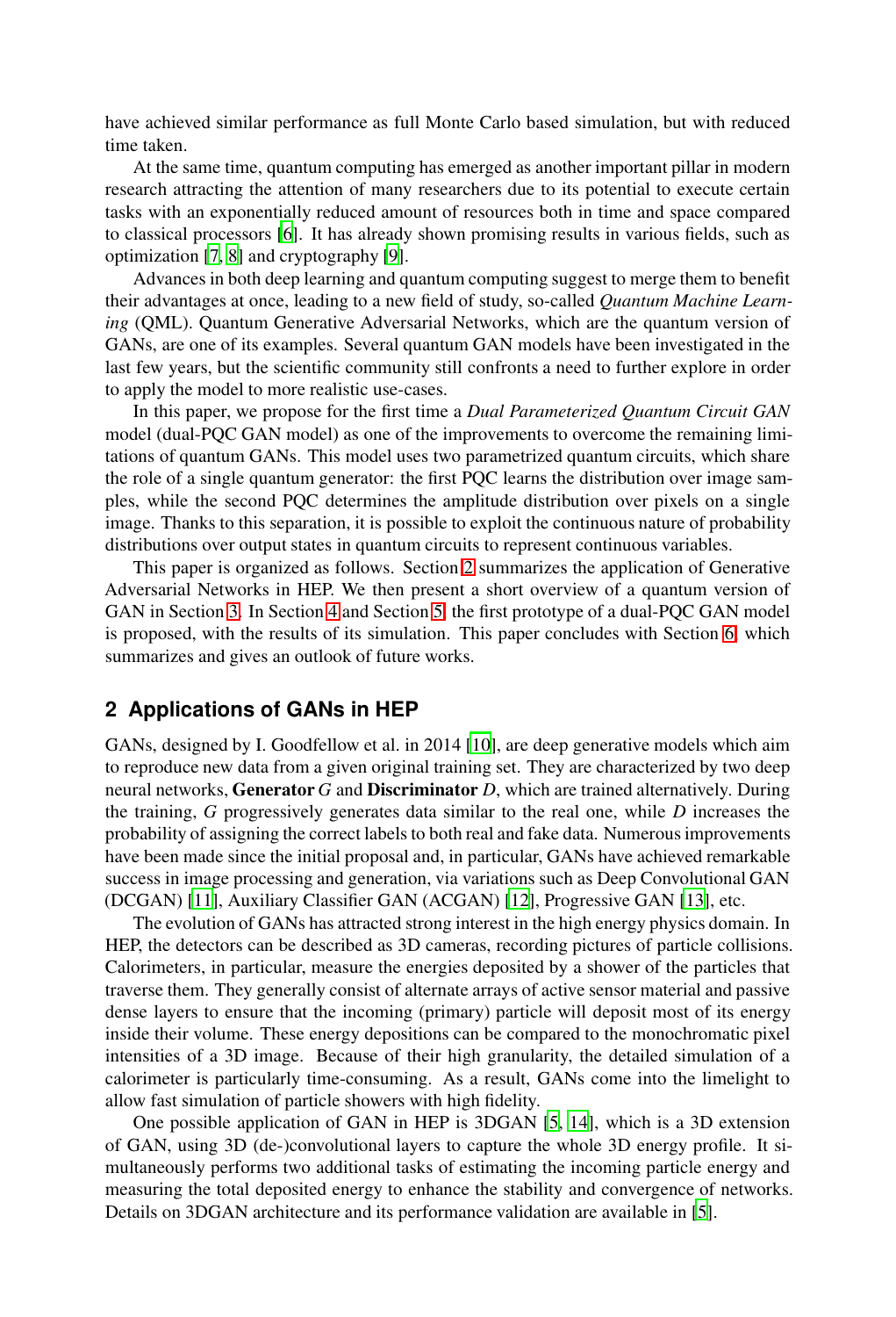### <span id="page-2-0"></span>**3 Quantum Generative Adversarial Networks**

The possibility of combining machine learning and quantum computing also led to the generalization of GAN to quantum systems by S. Lloyd and C. Weedbrook [\[15\]](#page-9-11). The main mechanism of the model, the adversarial training, is reproduced, but different scenarios are possible: the input data can be either quantum data or classical data embedded in quantum states and the discriminator/the generator can also be either classical or quantum.

Since its initial proposal, several quantum GAN (qGAN) variations have been suggested to generate either classical data [\[16](#page-9-12)[–18\]](#page-9-13) or quantum data [\[19](#page-9-14)[–22\]](#page-9-15). Zoufal et al [\[16\]](#page-9-12) proposed a hybrid qGAN model composed of a quantum generator and a classical discriminator to train on *classical* data. During the training, the generator learns an arbitrary probability distribution over discrete variables, which is encoded in the amplitudes of the final quantum state. This model was applied of quantum finance, and demonstrated using the real quantum hardware, *IBM Q Boeblingen*. Anand et al [\[23](#page-9-16)] also present similar results, but simulated on the real Rigetti quantum hardware, *Aspen-4-2Q-A*. Unlike the aforementioned models treating classical data, Situ et al [\[18\]](#page-9-13) propose a qGAN model which aims to approximate an unknown pure quantum state with a quantum generator and a quantum discriminator. One problem with quantum machine learning models is the apparent difficulty of training PQCs, captured by the vanishing gradient and barren plateau problems. Fortunately, there have been also studies on the methods to improve the performance of qGAN, for instance, Quantum Multiplicative Matrix Weight (QMMW), which helps to avoid mode collapse or vanishing gradient problem in qGAN [\[24](#page-9-17)].

The results from the previous research are impressive, showing the potential of qGAN for the near-term quantum hardware. However, additional investigations are needed in order to fully understand the quantum advantages of qGAN and generate not only simple probability distributions but also more complex image samples.

# <span id="page-2-1"></span>**4 Dual-PQC GAN model**

Our preliminary experiments involved training a qGAN, as conceptualised in [\[16\]](#page-9-12), for the calorimeter problem – however this immediately revealed a problem: as the image itself is encoded in the amplitudes of the computational basis states, this meant that only the average of all the training samples could be learned, and the GAN did not, therefore, sample typical images. To put this in more precise terms, in order to achieve the exponential compression of representing a  $N = 2^n$  pixel image using *n* qubits, it follows that the qGAN prepares a quantum state of the form:

$$
|\psi\rangle = \sum_{j=0}^{2^n - 1} \sqrt{I_j} |j\rangle \tag{1}
$$

<span id="page-2-2"></span>

Figure 1: *Quantum variational form using Pauli-Y rotations and CZ gates with depth k.*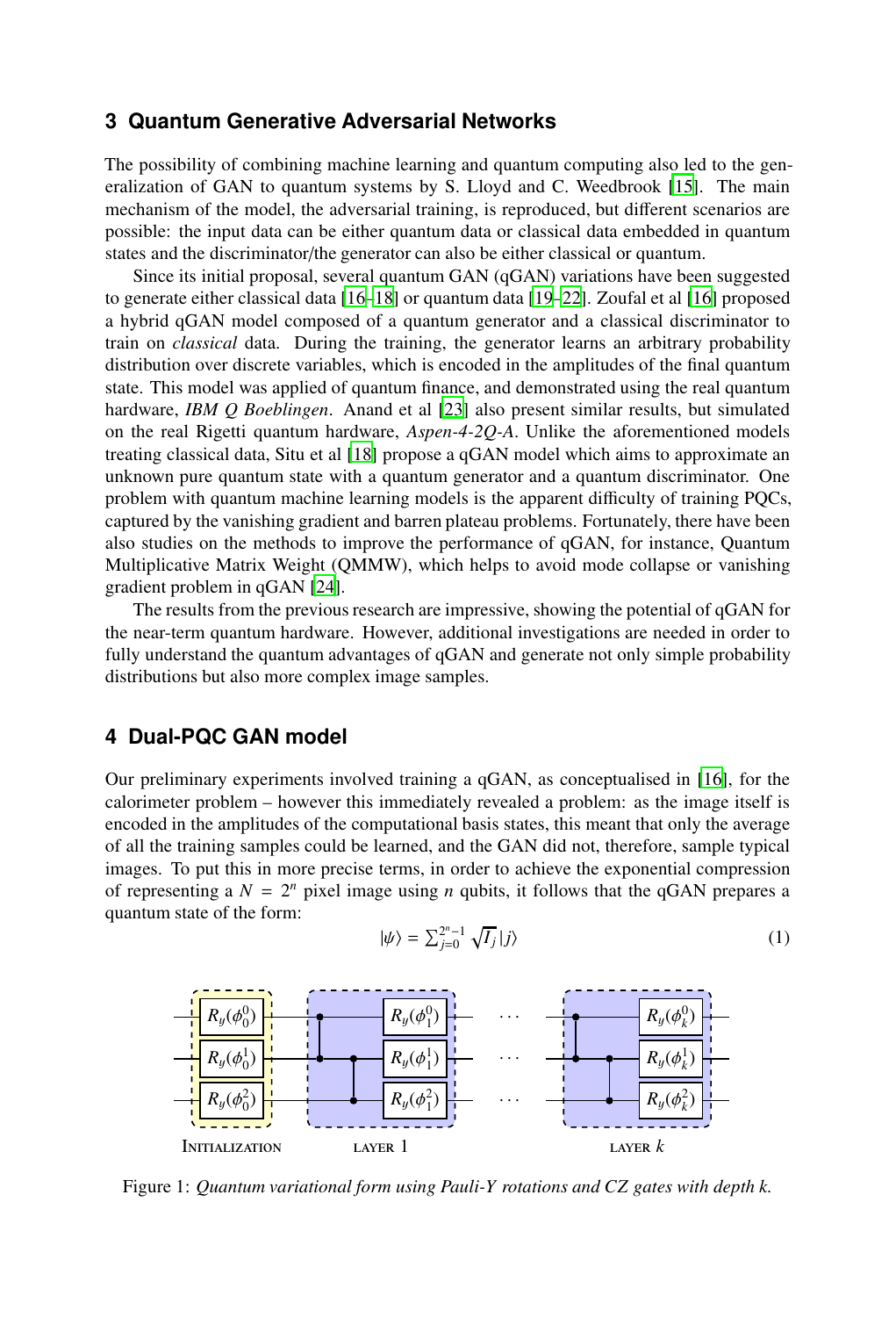where  $I_j$  is the intensity of the  $j<sup>th</sup>$  pixel. So we can see that, in a sense, the qGAN encodes a *single* image as a probability distribution, and so there is no room left to also encode a probability distribution, representing the full dataset, to sample images from. This problem does not arise in classical GANs, where a single sample from a  $O(N)$  sized neural network generates a single image in one go.

In this section we describe our solution, a new type of quantum GAN, the *dual Parameterized Quantum Circuit (PQC) GAN model* (dual-PQC GAN model). It aims to reproduce a set of image samples from real training data while preserving the exponential compression achieved by amplitude encoding. The work in [\[25\]](#page-9-18) follows from similar motivation.

The dual-PQC GAN is a hybrid qGAN architecture which has one classical discriminator and two parameterized quantum circuits, PQC1 and PQC2, sharing the role of the generator. PQC1, with  $n_1$  qubits, learns the probability distribution over image samples and PQC2, with  $n_2$  qubits, learns the amplitude distribution over pixels of each image. The classical discriminator takes the training set and the images generated by PQC2, and it classifies them into real and fake. The predicted labels are used to tune alternatively  $\phi_1$ ,  $\phi_2$  and  $\theta$ , the parameters for PQC1, PQC2, and the discriminator, respectively.

In this study, both PQCs consist of alternating layers of single-qubit Pauli-rotations and a set of two-qubit entanglement gates, as shown in Fig. [1](#page-2-2) It is widely used in quantum machine learning thanks to its strong expressive power, offering an effective way of reconstructing an expected behaviour [\[26,](#page-9-19) [27\]](#page-9-20). We use RY rotation gates and CZ entanglement gates, but other choices are possible.



Figure 2: Schematic Diagram of dual-PQC GAN to reproduce images of  $2<sup>n</sup>$  pixels.

Consider a training set  $X \subset \mathbb{R}^{2^n}$  of  $N = 2^n$  pixel images. To begin, the output state of PQC1 is measured producing  $n_1$  bits. Then, via a set of Pauli-X gates, this bit string is used to initialise PQC2 with the corresponding computational basis state in the  $2^{n_1}$  dimensional Hilbert space,  $|i\rangle \in \{ |0\rangle, ..., |2^{n_1} - 1\rangle \}$ . Then, by repeatedly measuring *n* output qubits of PQC2, the probability distribution over the computational basis in the 2*<sup>n</sup>* dimensional Hilbert space,  $|i\rangle \in \{0\}, ..., |2^n - 1\rangle\}$ , is constructed and translated as an image of size  $2^n$  for each input state.

Note that since PQC2 performs a unitary operation, and since its inputs are always computational basis states, the output quantum states are necessarily orthogonal. This puts an unwanted restriction on the possible images. Relying on the Stinespring dilation theorem, we can remove this restriction by choosing  $n_2 > n_1$ , *n* and using some ancilla qubits which are discarded at the end. We will return to this point at the end of the section.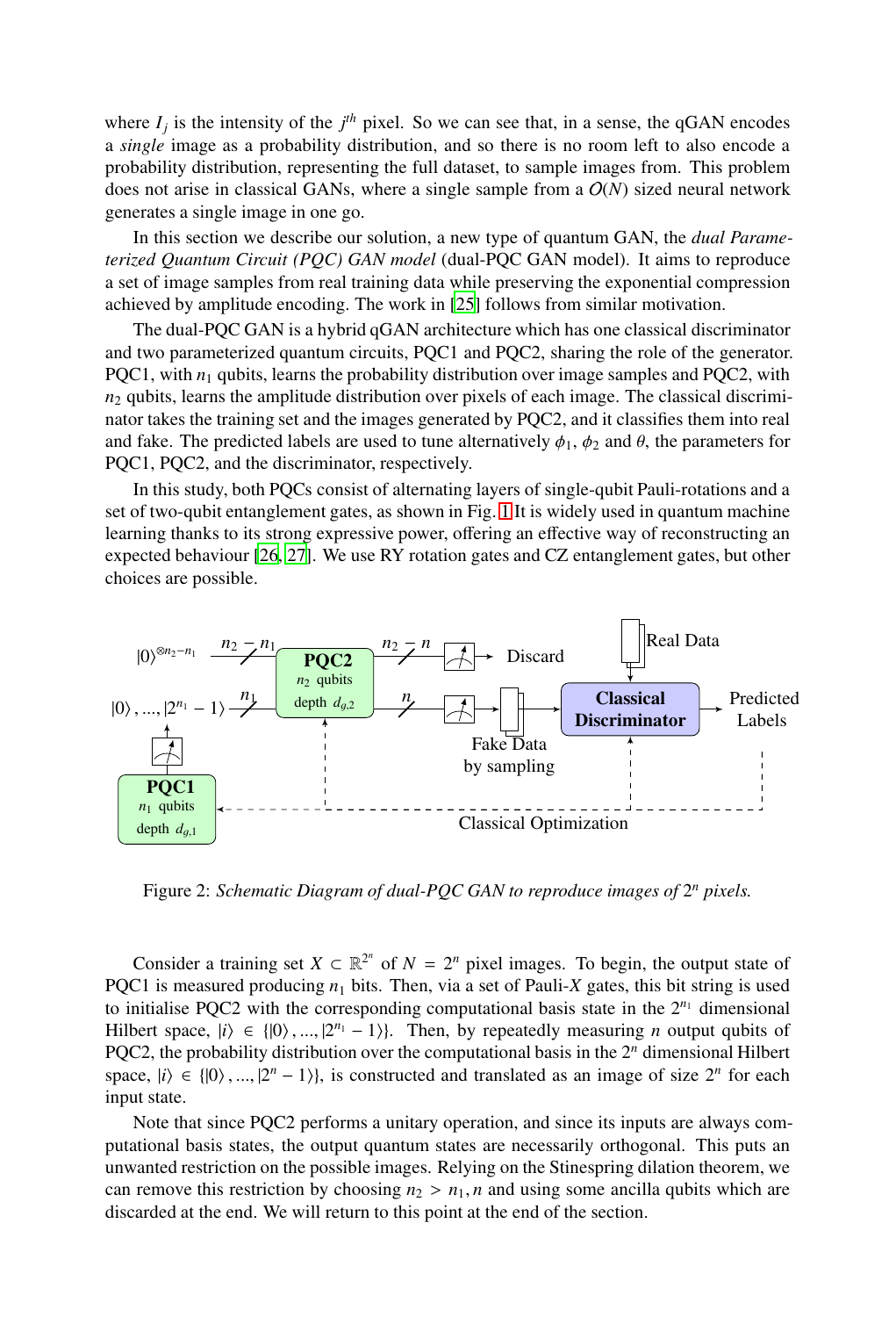Let  $p_g^i$  be the probability that state  $|i\rangle$  is measured by PQC1; let  $\mathcal{I}_i$  denote the normalized image produced by PQC2 when given the input state  $|i\rangle$ ; and let  $I_{ij}$  be the amplitude of  $j^{th}$ pixel of  $I_i$  with  $i \in \{0, ..., 2^{n_1} - 1\}$  and  $j \in \{0, ..., 2^n - 1\}$ . Then the output states generated by PQC1,  $G_{1,\phi_1}$ , and PQC2,  $G_{2,\phi_2}$ , are explicitly given as :

$$
G_{1,\phi_1} |\psi_{initial}\rangle = |g_{1,\phi_1}\rangle = \sum_{j=0}^{2^{n_1}-1} \sqrt{p_g^j} |j\rangle, \qquad (2)
$$

$$
G_{2,\phi_2} |0\rangle |i\rangle = |g_{2,\phi_2}\rangle = \sum_{j=0}^{2^n - 1} \sqrt{I_{ij}} | \Psi_j \rangle |j\rangle \tag{3}
$$

where  $|\psi_{initial}\rangle$  is the input state of PQC1 fixed during the whole training and  $|\Psi_j\rangle$  are some  $n - n_2$  qubit states that we discard.

During the training, PQC1 learns the distribution  $p_g(i)$  over  $\mathcal{I}_i$ , so that it approaches to the real distribution,  $p_{real}$  over *X*. On the other hand, PQC2 learns the amplitude over  $2^n$  pixels for  $2^{n_1}$  images, to make  $I_i$  as close as possible to real images. At the end of the training, the true/fake probabilty predicted by the discriminator for  $I_i$ ,  $D(I_i)$  should converge to  $1/2$ .

For the following simulations, we use a modified min-max loss, given as:

<span id="page-4-0"></span>
$$
L_G = -\frac{1}{m} \sum_{i=1}^{m} \log D(G(\mathbf{z}_i)) = -\sum_{i=0}^{2^{n} - 1} p_g^i \log(D(\mathcal{I}_i))
$$
(4)

$$
L_D = \frac{1}{m} \sum_{i=1}^{m} \left[ \log D(\mathbf{x}_i) + \log(1 - D(G(\mathbf{z}_i))) \right] = \frac{1}{m} \sum_{i=1}^{m} \log D(\mathbf{x}_i) + \sum_{i=0}^{2^{n} - 1} p_g^i \log(1 - D(T_i)), \tag{5}
$$

where *m* is the batch size,  $x_i$  the real data and  $z_i$  random input. The first equality gives the definition of the loss in the classical GAN and the second equality the practical formula used in dual-PQC GAN simulations.

Based on the calculated loss, the parameters in the quantum generator are tuned by computing the analytic quantum gradient descent [\[28](#page-9-21)], while the discriminator is optimized in the exactly same way as in classical GAN. Further details on the method used for analytic quantum gradient are explained in Ref. [\[29,](#page-9-22) [30](#page-9-23)].

Ultimately, the dual-PQC GAN model can generate  $2^{n_1}$  images of size  $2^n$ . Increasing the number of qubits used in PQC1 and PQC2 allows to increase both the number and size of produced images. This model shows an advantage in terms of computational resources by using only  $O(log(N))$  qubits, compared to the classical neural networks with  $O(N)$  neurons to reproduce an image of size *N*. Specifically, the potential advantages are threefold: firstly, there is an exponential reduction in space (memory) requirement; secondly, the resultant exponential reduction in number of tunable parameters (i.e. the number of tunable parameters is proportional to the number of gates in the PQC or neurons in the classical neural network) suggests that training could be performed more efficiently; finally, it is potentially advantageous to have the images encoded in quantum states if further processing is to be performed (for example if that image processing can itself be performed more efficiently using quantum computing). It should, however, be noted that if all one wants to do is to generate an image, then the number of samples required from PQC2 is exponential in the number of qubits.

#### *How many ancillas are needed?*

Since we want to be able to reproduce any collection of images, we have to use some ancillary qubits. Stinespring's theorem gives an upper bound on the number of ancillas but it is not tight. We will now show that  $n_2 = 2n$  will suffice when we assume for simplicity that  $n_1 = n$ .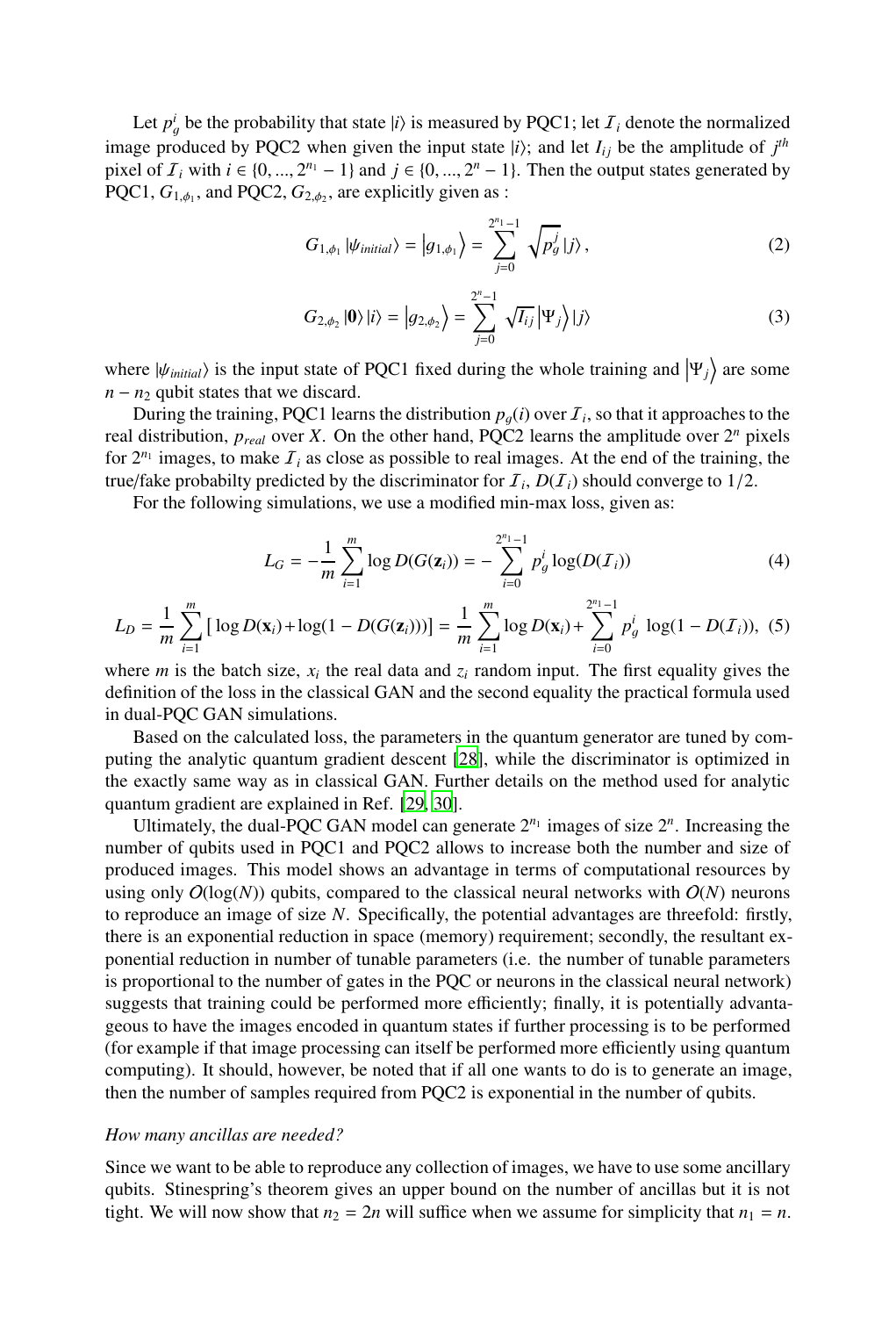Let *U* denote the unitary matrix corresponding to PQC2. When *U* is applied to the input state  $|0\rangle^{\otimes n} \otimes |i\rangle$ , where  $|i\rangle$  is an *n*-qubit basis state, the resulting state is always one of the columns of  $U$ ; in particular it always one of the first  $2<sup>n</sup>$  columns. We'll construct an example of  $U$  which realises  $2^n$  arbitrary images. Let

$$
|\mathcal{I}_i\rangle = (\sqrt{I_{i,0}}e^{i\phi_{i,0}},\ldots,\sqrt{I_{i,0}}e^{i\phi_{i,0}})^T
$$

be a state whose amplitudes encode the pixels of image *i*. Consider the state  $|U(i)\rangle = |i\rangle \otimes |I_i\rangle$ , and observe that if its first *n* qubits are measured in the computational basis and discarded, then the remaining quantum state is precisely  $|I_i\rangle$ . Since  $\langle U(i)|U(j)\rangle = \delta_{ij}$ , ie, they are orthonormal, we can construct the required *unitary* matrix, *U*, by setting the first 2*<sup>n</sup>* columns to be  $|U(i)\rangle$  for  $i \in \{0, \ldots 2^n - 1\}$  and choosing the remainder arbitrarily. Since these columns correspond to states which will not be selected by any input to PQC2, they don't matter. It should be noted that it is unlikely that the trained dual-PQC GAN would actually converge on unitaries of such a form, and thus this construction is given merely to demonstrate that 2*n* qubits suffice; further improvements are surely possible.

#### <span id="page-5-0"></span>**5 Training dual-PQC GAN**

This section tests dual-PQC GAN described in Section [4](#page-2-1) and shows its potential to generate a set of image samples from a training set with a certain degree of fidelity. We emphasize that, in order to work with a manageable number of qubits, this study simplifies the original 3DGAN problem by reducing it to a 1D problem: reproducing the energy pattern along the calorimeter depth. In other words, the training dataset is composed by 1D energy profiles along the calorimeter *z* dimension, averaged over  $N = 4$  pixels. It should be noted that such drastic reductions in problem size are common-place in quantum machine learning, in order to obtain useful proof-of-principle results.

In order to evaluate the performance of the model, the original data set of 20,000 sample images is classified into 2<sup>n</sup> classes of via K-means clustering [\[31\]](#page-10-0) as shown on Fig. [3a](#page-5-1) for the case  $n = 2$ . The average image for each class, displayed on Fig. [3b,](#page-5-1) gives an insight on the shape of images which should be produced by PQC2. Note that this clustering is purely for evaluation of results - raw data are used for the training.

<span id="page-5-1"></span>

Figure 3: *Classification of 20,000 normalized real image samples (only 100 samples displayed) into* 4 *classes via K-means clustering [\[31\]](#page-10-0) (a) and their average (b). The mean image of Set i is assigned to a computational basis state*  $|i\rangle$ *.*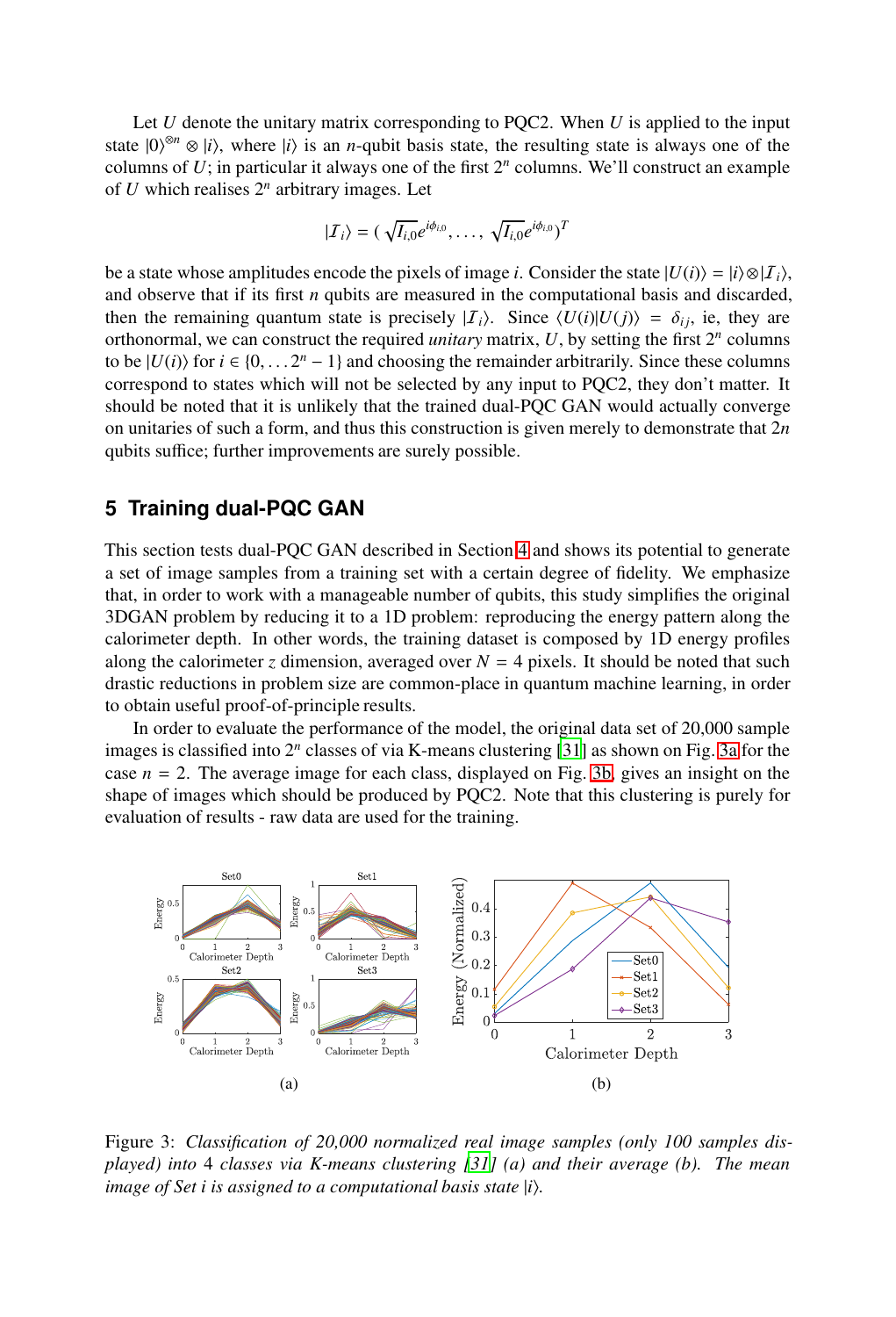Although, theoretically, it is sufficient to take  $n_1 = n = 2$ , several preliminary simulations have shown that  $n_1 = 2n = 4$  gives better stability in the results. Therefore, for the following simulations, PQC1 takes  $n_1 = 4$  but still builds a probability distribution over  $2^2 = 4$  images, by only measuring  $n = 2$  qubits among four. PQC1 is initialized with an equiprobable superposition over the computational basis,  $\{|0\rangle, ..., |2^{n_1} - 1\rangle\}$  with  $n_1 = 4$ . Furthermore, the initial parameters for both PQC1 and PQC2 are sampled from a uniform distribution over  $[-\delta, \delta]$ , with  $\delta = 10^{-1}$ . The discriminator is implemented in PyTorch, using an input layer with 4 nodes, two hidden layer with 256, 128 nodes, respectively, and a single node output layer. After the first two layers follows a Leaky ReLU function [\[32\]](#page-10-1) with  $\alpha = 0.2$  and a sigmoid function [\[33\]](#page-10-2) is applied after the output layer. In addition, a gradient penalty [\[34\]](#page-10-3) for real images is added to help stability and convergence of the model, with the parameters  $\lambda = 7$ ,  $k = 0.01$  and  $c = 1$ . The dual-PQC GAN is trained using the AMSGRAD optimizer with initial learning rate of  $10^{-4}$  for PQC1 and discriminator and  $10^{-3}$  for PQC2.

<span id="page-6-1"></span>

Figure 4: *Results of dual-PQC GAN simulations with*  $n = 2$ ,  $n_1 = n_2 = 4$ ,  $d_{g,1} = 2$  and  $d_{a,2} = 6$  *(a, b, c)* /  $d_{a,2} = 16$  *(d, e, f). The mean image amplitudes calculated by Eq.[\(6\)](#page-6-0) (a,d), the generator and the discriminator losses (b, e), and the progress in relative entropy for the mean image (c,f) are illustrated.*

Fig. [4](#page-6-1) displays progress in the loss functions and relative entropy, as well as the average of generated images at the end of the training, weighted with their probability, given by:

<span id="page-6-0"></span>
$$
\mathcal{I}_{mean} = \sum_{i=0}^{2^n - 1} p_g^i \cdot \mathcal{I}_i. \tag{6}
$$

Both cases of  $d_{g,2} = 6$  and  $d_{g,2} = 16$  exhibit convergence in mean energy distribution towards the target, as well as convergence of generator and discriminator losses. Furthermore, the relative entropy between real and generated mean images reaches below 10<sup>−</sup><sup>4</sup> as shown on Fig. [4c](#page-6-1) and Fig. [4f.](#page-6-1) Note that after the convergence in loss function, the relative entropy does not cease decreasing in case of  $d_{q,2} = 16$ , while it starts to oscillate with large amplitude in case of  $d_{g,2} = 6$ , reflecting certain degree of instability in the simulation.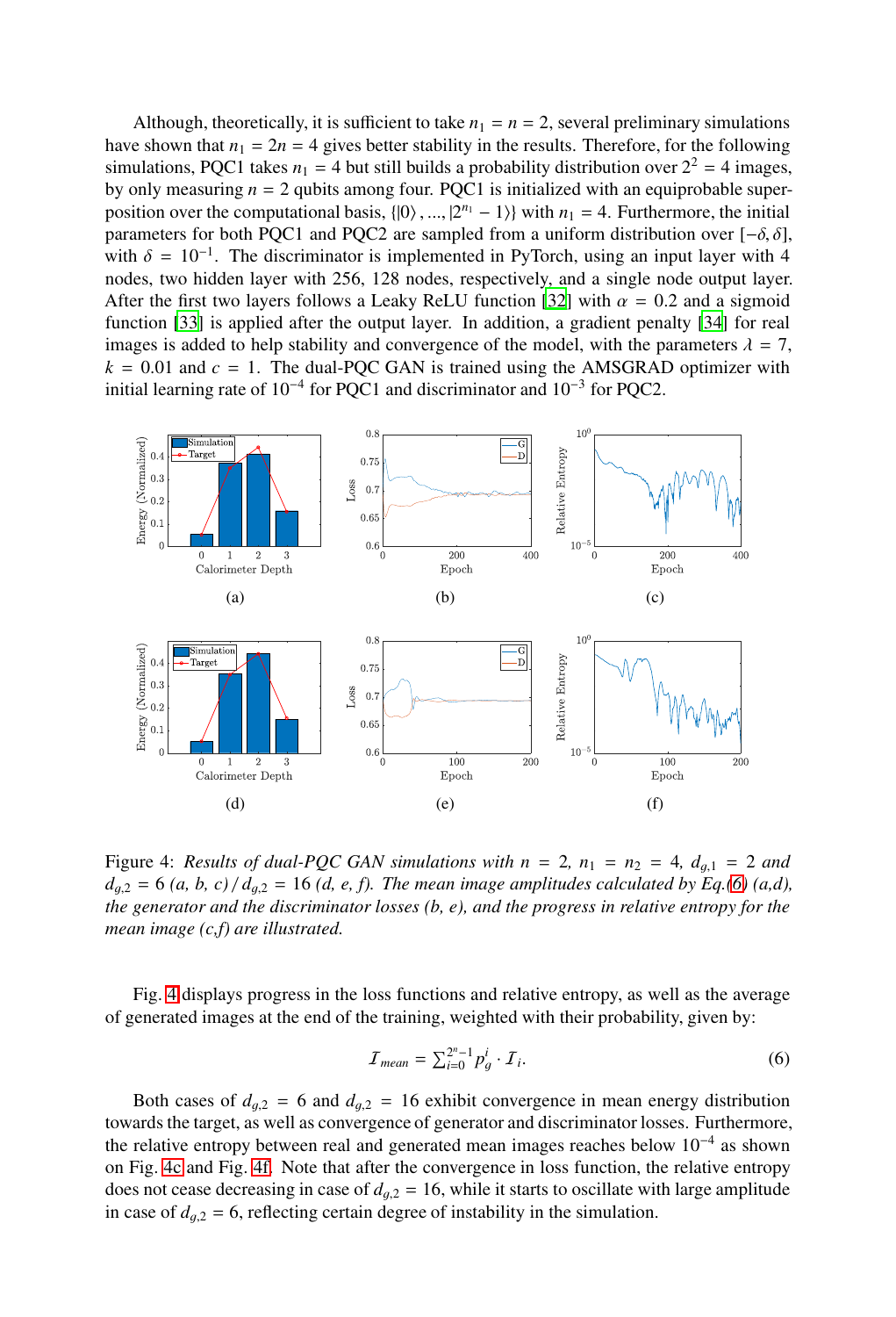As an analysis on the mean images is not enough to validate the GAN result, it is necessary to evaluate the individual images produced by PQC2 as well as the probability distribution generated by PQC1. The images generated by PQC2 with  $d_{q2} = 16$ , displayed on Fig. [5c,](#page-7-0) are similar to the mean real images shown in Fig. [3b](#page-5-1) with the peaks at  $x = 2$  or  $x = 3$ . On the other hand, those generated by PQC2 with  $d_{q,2} = 6$  on Fig. [5a](#page-7-0) contain two images,  $\mathcal{I}_0$  and  $\mathcal{I}_2$ , which are far from the real image profile.

The probability distribution generated by PQC1 can explain this discrepancy. As shown on Fig. [5b,](#page-7-0) the weights for  $I_0$  and  $I_2$  are negligible compared to those for  $I_1$  and  $I_3$ , meaning that their labels, produced by the classical discriminator, are suppressed in the loss function given by Eq.[\(4\)](#page-4-0). Therefore, the mean images and the generator loss could converge to the correct value, despite considerable errors in the produced images themselves. Contrarily, in case of  $d_{q2} = 16$ , the probability on Fig. [5d](#page-7-0) implies that all 4 images have non-negligible weights, thus leading to consistency between the quality for the mean and individual images. This result certainly highlights the importance of choosing a correct structure of dual-PQC GAN model in order to prevent any bias during training.

<span id="page-7-0"></span>

Figure 5: *Images generated by PQC2 (a,c) and its distribution obtained from PQC1 (b,d) with*  $n = 2$ ,  $n_1 = n_2 = 4$  *and*  $d_{q,1} = 2$ , *but with different*  $d_{q,2} : 1$   $d_{q,2} = 6$  (*a,b*), 2)  $d_{q,2} = 16$ *(c,d). Although the mean images shown on Fig. [4](#page-6-1) are close to the real value in both cases, PQC2 with*  $d_{q,2} = 6$  *cannot imitate correctly the real data (c.f. Fig. [3b\)](#page-5-1), while the one with d*g,<sup>2</sup> = 16 *achieves to reproduce very similar images.*

Finally, the quality of individual images is evaluated by calculating the relative energy between the real images Set *i*, shown on Fig. [3b,](#page-5-1) and the generated images  $I_i$  for  $i = 0, 1, 2, 3$ , as displayed on Fig. [6.](#page-8-4) Considering the lowest relative entropy values across the last 4 epochs (200 epochs are run in total), a bijection between real images and generated images can be constructed :  $I_0 \rightarrow$  Set0,  $I_1 \rightarrow$  Set3,  $I_2 \rightarrow$  Set1 and  $I_3 \rightarrow$  Set2. This result gives a quantitative proof that PQC2 can reproduce four different sets of images in the real training data. Despite this optimistic affirmation, the relative entropy large instability is the main point that should be improved in future studies.

Unfortunately, the number of qubits in the quantum generator scales not only with the number of pixels in one image but also with the number of images that can be produced, while in original GAN, the system size mainly scales with image size. This fact represents the largest limitation of the model and it requires further improvement. We are currently investigating a solution feeding extra noise to the remaining PQC2  $n_2 - n_1$  qubits, while PQC1 keeps generating a probability distribution over the zero-noise image.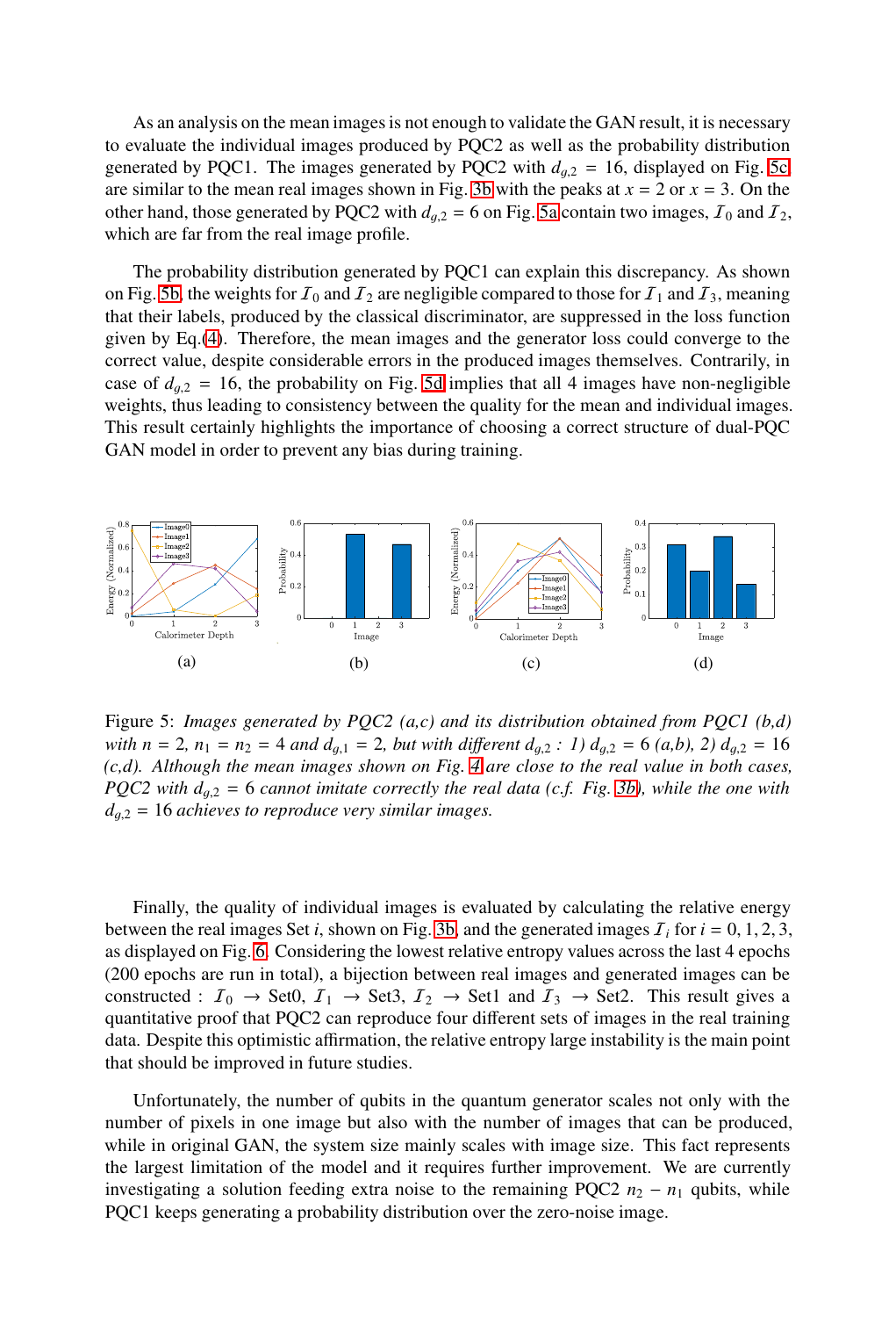<span id="page-8-4"></span>

Figure 6: *Relative entropy of generated images*  $I_0, ..., I_3$  with respect to average of real *image classes, shown on Fig. [3b.](#page-5-1) The images are generated via dual-PQC GAN with n* = 2*,*  $n_1 = n_2 = 4$ ,  $d_{a,1} = 2$  *and*  $d_{a,2} = 16$ . According to minimum relative entropy at the end of the *training, one-to-one correspondence can be established between real and generated images.*

# <span id="page-8-3"></span>**6 Conclusion**

This work presents a dual-PQC GAN model, a prototype of quantum GAN with two quantum generators, sharing the role of a single generator. One of the generators is responsible for reproducing the distribution over images, while the other for building amplitude distributions over pixels on a single image. If we supplement the input of PQC2 with a sample from PQC1 and some (continuous) noise, then we can see that PQC1 really is a distribution over means of different classes of images, and the noise allows generation of typical samples from the class. The results obtained prove that this model can generate individual image samples and their probability distribution, similar to the training set.

It is also worth noting that, as the number of possible images(or classes of images if noise is added) grows *exponentially* with  $n_1$ , the fact that we sample from a finite set of images (or classes of images if noise is added) rather than a continuum of typical images (as in the corresponding classical case) is unlikely to seriously compromise performance.

An interesting question for future research would be how to reproduce an arbitrary number of outputs with the dual-PQC GAN model. One possible way is to introduce a *complexvalued* noise to the remaining qubits in the PQC2. Using a fixed sampler instead of a trained quantum circuit for PQC1 to pass an entangled quantum state to PQC2 is another possible approach. Throughout future studies, we look forward to building a more advanced quantum GAN model to imitate the performance of classical GAN.

#### **References**

- <span id="page-8-0"></span>[1] M. Granieri, A. Estrada, *Down Converter Characterization in a Synthetic Instrument Context*, in *2006 IEEE Autotestcon* (2006), pp. 20–25, ISSN 1558-4550
- <span id="page-8-1"></span>[2] J. Allison et al., Nuclear Instruments and Methods in Physics Research Section A: Accelerators, Spectrometers, Detectors and Associated Equipment 835, 186 (2016)
- <span id="page-8-2"></span>[3] G. Amadio et al., Journal of Physics: Conference Series 664, 072006 (2015)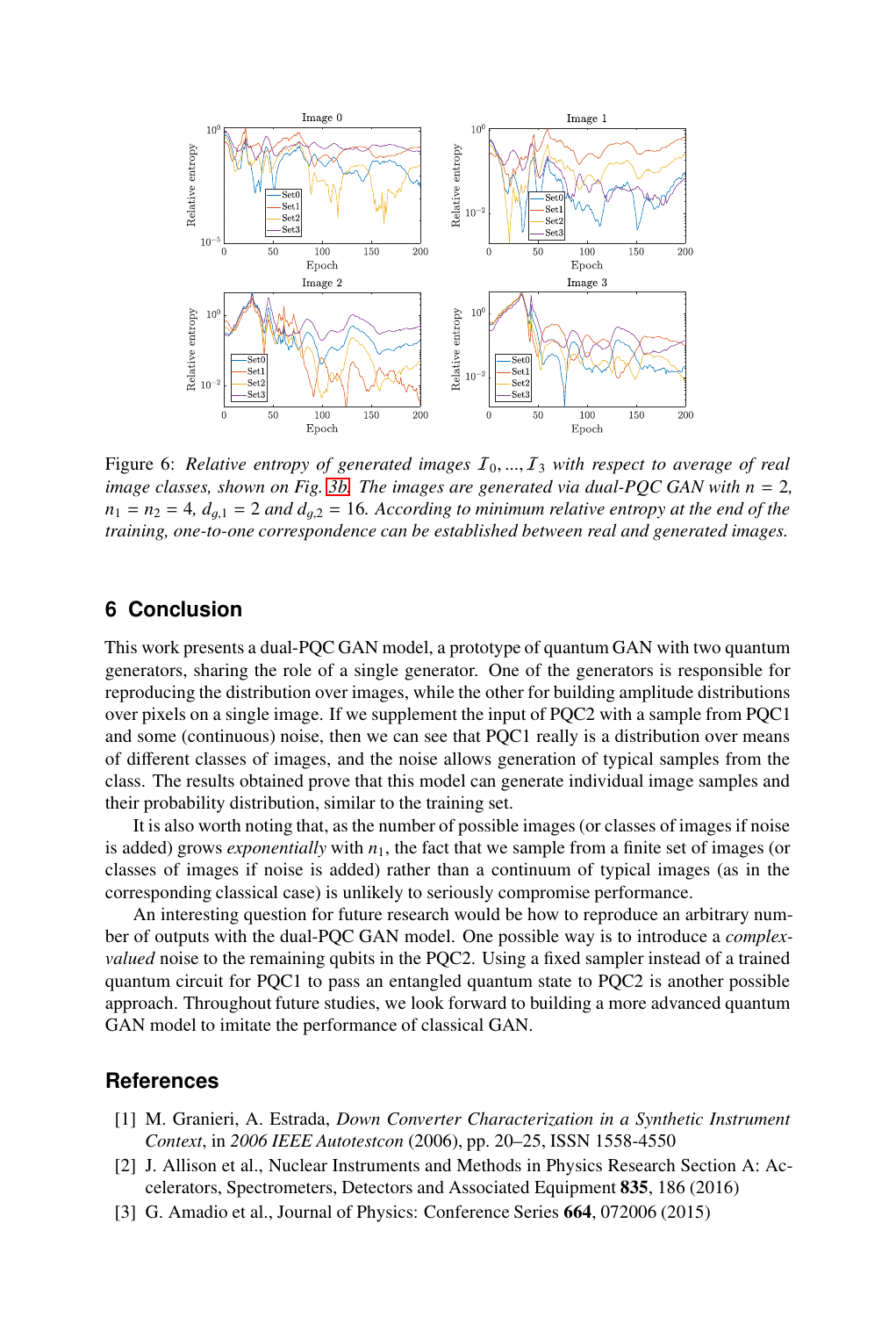- <span id="page-9-0"></span>[4] M. Paganini, L. de Oliveira, B. Nachman, Phys. Rev. D 97, 014021 (2018)
- <span id="page-9-1"></span>[5] S. Vallecorsa, Journal of Physics: Conference Series 1085, 022005 (2018)
- <span id="page-9-2"></span>[6] F. Arute et al., Nature 574, 505 (2019)
- <span id="page-9-3"></span>[7] N. Moll et al., Quantum Science and Technology 3, 030503 (2018)
- <span id="page-9-4"></span>[8] A. Gilliam, S. Woerner, C. Gonciulea, *Grover adaptive search for constrained polynomial binary optimization* (2019), arXiv:1912.04088
- <span id="page-9-5"></span>[9] P. Choy et al., *Cryptography in Quantum Computing*, in *Proceedings of the Future Technologies Conference (FTC) 2019* (Springer International Publishing, Cham, 2020), pp. 377–393, ISBN 978-3-030-32520-6
- <span id="page-9-6"></span>[10] I. Goodfellow et al., in *Advances in Neural Information Processing Systems 27*, edited by Z. Ghahramani, M. Welling, C. Cortes, N.D. Lawrence, K.Q. Weinberger (Curran Associates, Inc., 2014), pp. 2672–2680
- <span id="page-9-7"></span>[11] A. Radford, L. Metz, S. Chintala, *Unsupervised representation learning with deep convolutional generative adversarial networks* (2015), arXiv:1511.06434
- <span id="page-9-8"></span>[12] A. Odena, C. Olah, J. Shlens, *Conditional Image Synthesis with Auxiliary Classifier GANs*, in *Proceedings of the 34th International Conference on Machine Learning*, edited by D. Precup, Y.W. Teh (PMLR, International Convention Centre, Sydney, Australia, 2017), Vol. 70 of *Proceedings of Machine Learning Research*, pp. 2642–2651
- <span id="page-9-9"></span>[13] T. Karras et al., CoRR abs/1710.10196 (2017), 1710.10196
- <span id="page-9-10"></span>[14] F. Carminati, G. Khattak, V. Loncar, T.Q. Nguyen, M. Pierini, R.B.D. Rocha, K. Samaras-Tsakiris, S. Vallecorsa, J.R. Vlimant, Journal of Physics: Conference Series 1525, 012064 (2020)
- <span id="page-9-11"></span>[15] S. Lloyd, C. Weedbrook, Phys. Rev. Lett. **121**, 040502 (2018)
- <span id="page-9-12"></span>[16] C. Zoufal, A. Lucchi, S. Woerner, npj Quantum Information 5, 103 (2019)
- [17] J. Romero, A. Aspuru-Guzik, *Variational quantum generators: Generative adversarial quantum machine learning for continuous distributions* (2019), 1901.00848
- <span id="page-9-13"></span>[18] H. Situ, Z. He, Y. Wang, L. Li, S. Zheng, Information Sciences 538, 193 (2020)
- <span id="page-9-14"></span>[19] P.L. Dallaire-Demers, N. Killoran, Physical Review A 98 (2018)
- [20] L. Hu et al., Science Advances 5 (2019)
- [21] M. Benedetti et al., New Journal of Physics 21, 043023 (2019)
- <span id="page-9-15"></span>[22] N. Shrivastava et al., *Opticalgan : Generative adversarial networks for continuous variable quantum computation* (2019), 1909.07806
- <span id="page-9-16"></span>[23] A. Anand et al., *Experimental demonstration of a quantum generative adversarial network for continuous distributions* (2020), 2006.01976
- <span id="page-9-17"></span>[24] Y. Du, M.H. Hsieh, D. Tao, *E*ffi*cient online quantum generative adversarial learning algorithms with applications* (2019), 1904.09602
- <span id="page-9-18"></span>[25] M.S. Rudolph et al., *Generation of high-resolution handwritten digits with an ion-trap quantum computer* (2020), 2012.03924
- <span id="page-9-19"></span>[26] J.R. McClean, J. Romero, R. Babbush, A. Aspuru-Guzik, New Journal of Physics 18, 023023 (2016)
- <span id="page-9-20"></span>[27] M. Benedetti, E. Lloyd, S. Sack, M. Fiorentini, Quantum Science and Technology 4, 043001 (2019)
- <span id="page-9-21"></span>[28] I. Kerenidis, A. Prakash, Phys. Rev. A 101, 022316 (2020)
- <span id="page-9-22"></span>[29] P. Rebentrost, M. Schuld, L. Wossnig, F. Petruccione, S. Lloyd, New Journal of Physics 21, 073023 (2019)
- <span id="page-9-23"></span>[30] A. Harrow, J. Napp, *Low-depth gradient measurements can improve convergence in variational hybrid quantum-classical algorithms* (2019), arXiv:1901.05374